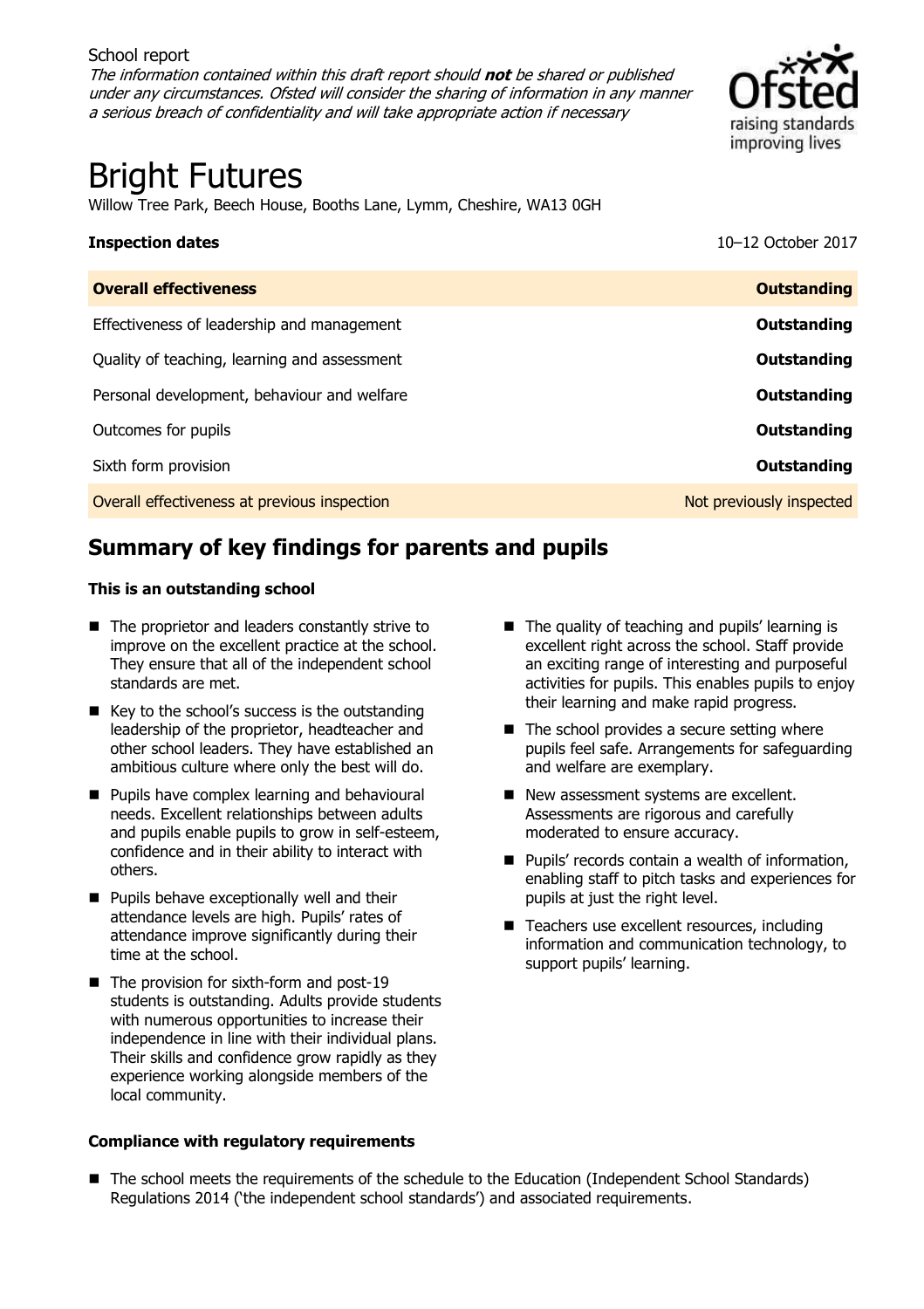

## **Full report**

### **What does the school need to do to improve further?**

- **Further improve teaching and learning by ensuring that:** 
	- staff exploit the wide range of resources available to them, including the school's technological resources to deepen pupils' learning.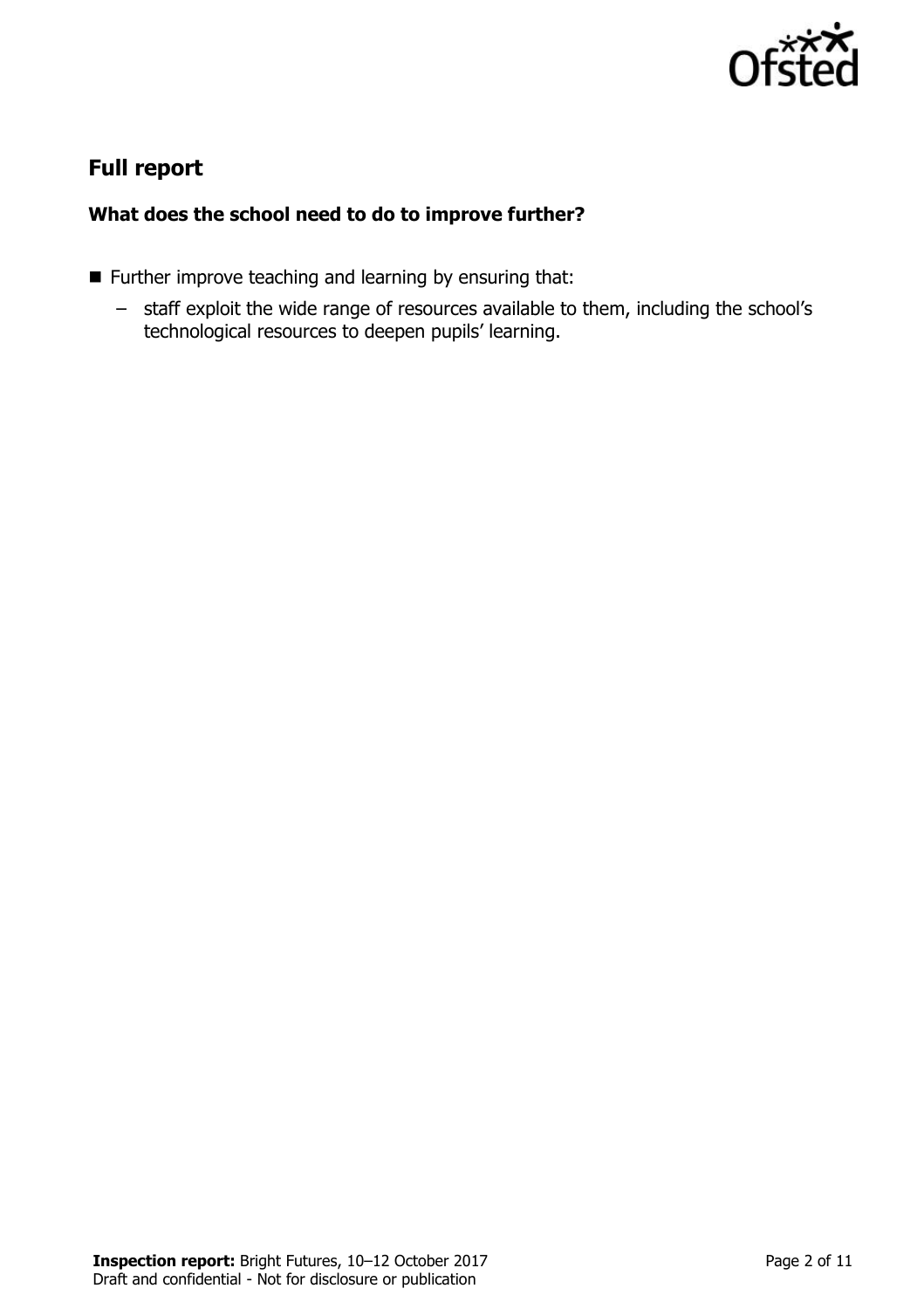

# **Inspection judgements**

#### **Effectiveness of leadership and management COUNGITY COUNTS OUTSTANDING**

- Leaders have ensured that the school meets all of the independent school standards.
- The school's mission of `Awakening Potential' is at the heart of everything that happens at Bright Futures. The proprietor and school leaders have the highest aspirations for all pupils who join the school.
- The inspirational headteacher leads by example. She has an excellent knowledge of the needs of each pupil and has developed a team of high-quality school leaders and staff who share her outlook that 'only the best will do'. Everyone is expected to carry out his or her role to a very high standard. Consequently, the school has a strong capacity to improve still further.
- **Pupils, staff and parents, in their questionnaire and telephone responses, overwhelmingly** confirm that high-quality leadership that is friendly, approachable and effective has led to a positive ethos that exists throughout the school. 'Until my child arrived at Bright Futures I didn't feel I was listened to. Now I'm seen as a valued partner and I'm consulted regularly', is typical of the responses from parents.
- Excellent working relationships with residential care staff, therapists, social workers and other professionals involved in the lives of pupils helps to ensure that their wider needs are met through multi-agency working.
- Leaders make high-quality training available for all staff and the intensive induction programme means that new staff are well equipped when they start working with pupils. 'We were very well supported when we arrived and this has continued throughout our time at the school. Some staff are now being supported to qualify as teachers', is how members of staff described their experiences.
- The proprietor and school leaders have an accurate picture of what the school does well and where it can improve. For example, the school improvement plan recognises that, following an audit, some staff use computers and tablets in classrooms more effectively than others. It recognises that the curriculum provision could be improved by extending the use of computers and tablets across the school. Training plans are in place to ensure this happens by the end of this academic year.
- Leaders are open to feedback and welcome the challenge and support that they receive from an external consultant. Overtime, this has resulted in rigorous systems for monitoring the work of the school and improving the way pupils' progress is tracked and recorded.
- The excellent curriculum is designed to meet the complex, individual needs of pupils. Most pupils arrive at the school after experiencing difficulties in their previous schools or settings and have significant gaps and delays in their learning. Consequently, the curriculum aims to fill these gaps as well as developing pupils' social, emotional, communication and life skills.
- The amount of time pupils can spend in the classroom varies widely. Therefore, the curriculum is successfully enhanced and supported by an extensive range of extracurricular and off-site visits. For example, visits to museums, safari parks, youth clubs and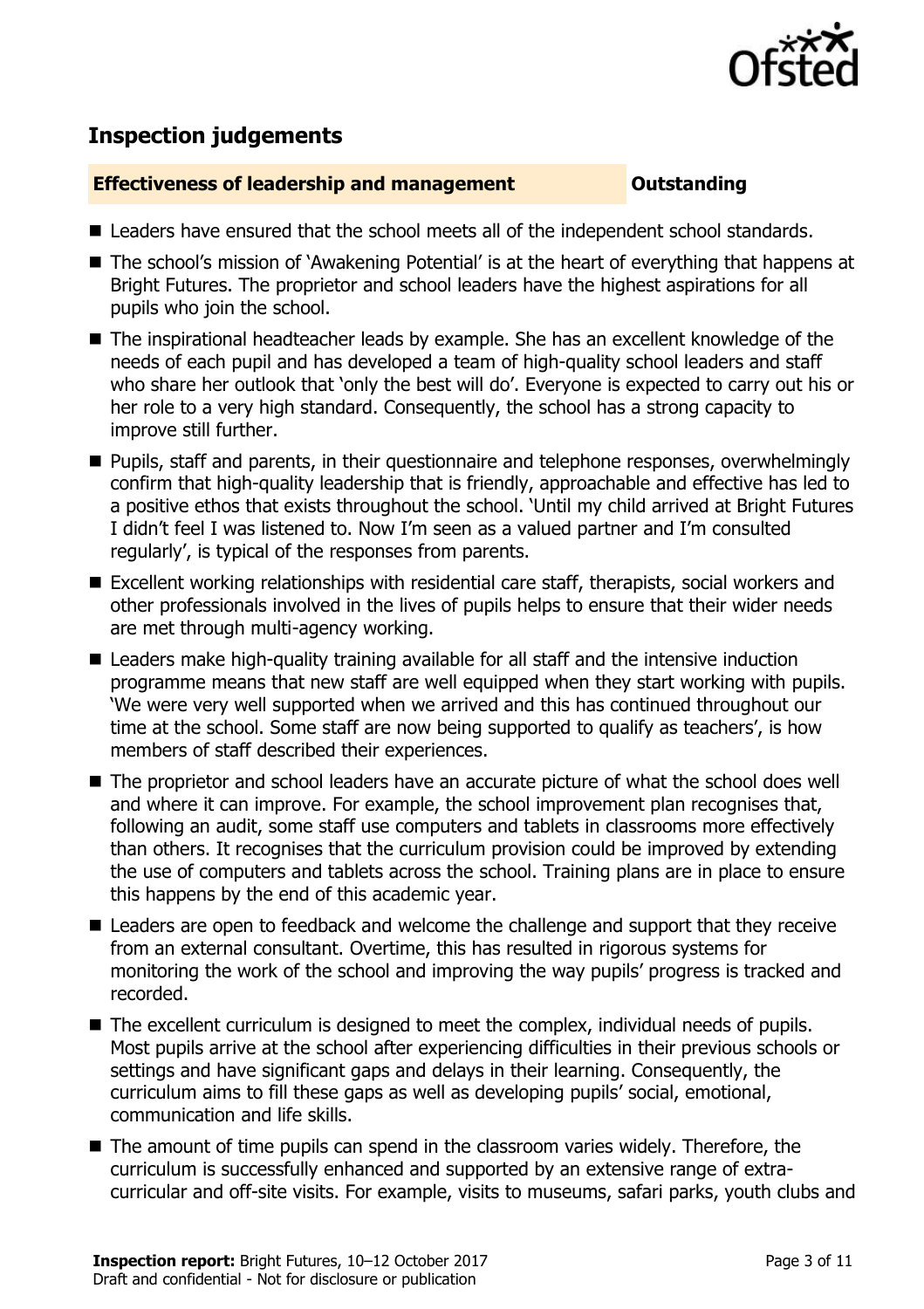

local shops feature regularly in the timetable. These enable pupils to experience and cope with first-hand the joys and challenges they will face living in their local community.

- In addition, pupils have regular access to the school's own allotment, complete with onsite classroom. Pupils take responsibility for planning, planting and tending to the crops before deciding how the vegetables fruit and flowers will be sold or distributed. This is a valuable introduction to the world of work and the life skills that they will need.
- A bespoke curriculum is provided for students who are post-19 (aged 19-24 years old). A small number of older students remain at Bright Futures and successfully follow learning programmes that are tailored to their individual education and personal goals. The programmes include guidance on employment, housing, health and personal relationships. Records show that, as a result of this approach, students are better prepared for independent living and meaningful work experience.
- The school provides outstanding opportunities to promote pupils spiritual, moral, social and cultural development and British values. For example, the school's curriculum celebrates different beliefs and cultures as well as promoting equality of opportunity and diversity.
- **Pupils premium funding is used well to provide additional resources and support for pupils** who are eligible to receive it. For example, personal computers were purchased following a discussion that took account of parents' views. Local authorities who fund pupils' places check on how the funding is being used and ensure that it is making a difference for pupils.

### **Governance**

- Governance of the school is strong. The proprietor has a passion for improving pupils' opportunities in life. He is effective in both supporting the school and holding it to account.
- The proprietor has an accurate view of the school's work through regular visits, meetings with the headteacher and receiving reports from an external consultant who visits half termly. The school improvement plan, jointly agreed with the headteacher, is incisive and focuses on the right priorities.
- The proprietor ensures arrangements to safeguard pupils are effective. He undertakes regular checks to ensure agreed policies are delivered in practice and acts promptly on any recommendations found in external reports.

### **Safeguarding**

- Arrangements for safeguarding are exemplary. The school complies with all elements of the independent school standards regarding the safety of pupils, including publishing a suitable safeguarding policy on its website. Staff are vigilant and ensure safeguarding of pupils is a top priority.
- Staff implement all policies and procedures to keep pupils safe effectively, including transporting pupils from home or from the school's residential provision. Leaders have successfully incorporated safeguarding into the curriculum. Pupils say they feel safe and know how to look after themselves.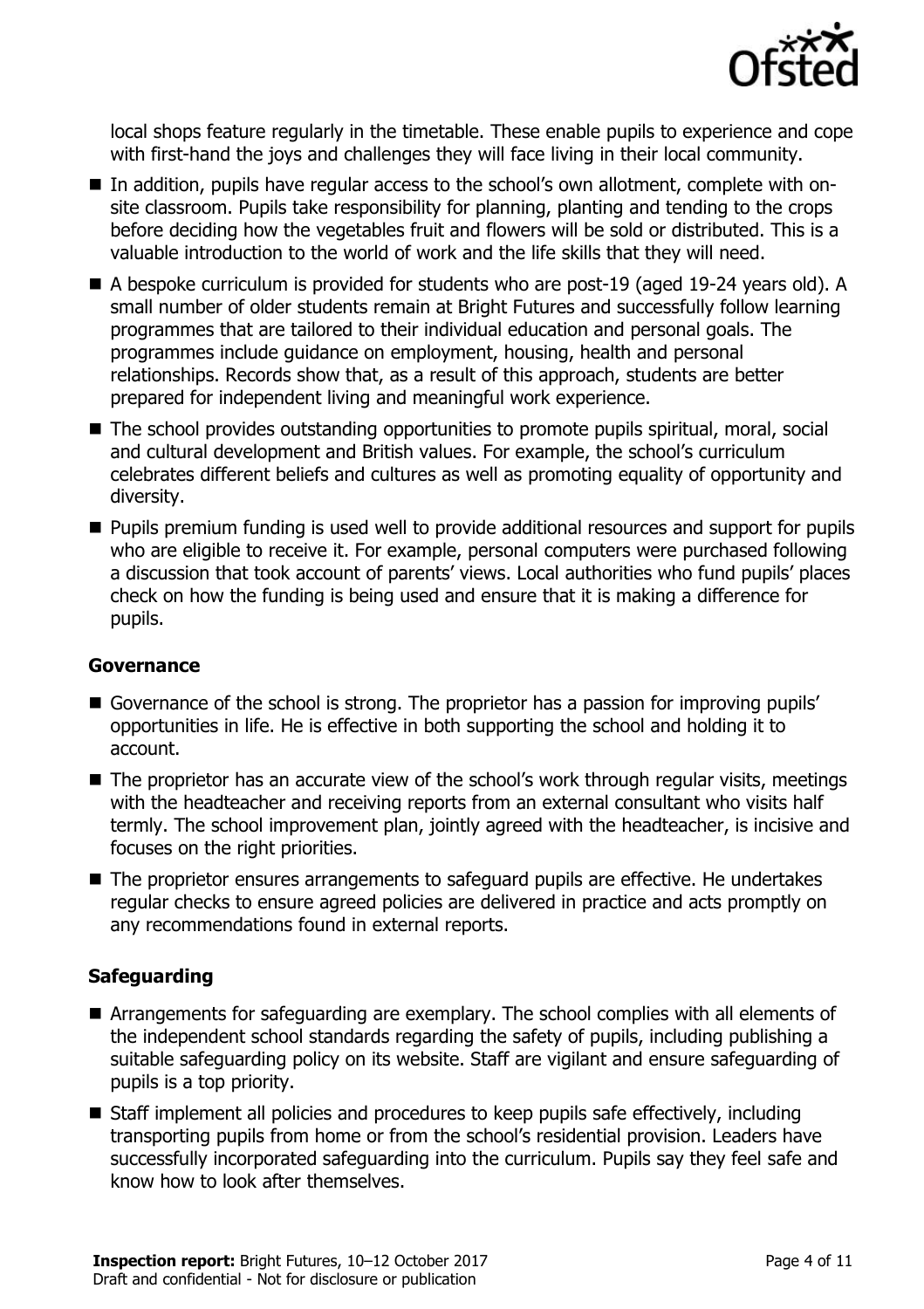

■ Highly effective multi-agency working contributes to the strong safeguarding culture that is found in all aspects of school life.

#### **Quality of teaching, learning and assessment <b>Caucalian** Outstanding

- Pupils' work, observations of lessons, individual records and school leaders' records of teaching observations provide convincing evidence that both teaching and pupils' learning are outstanding across the school.
- Staff take great care in assessing pupils so that they can accurately identify the support and care that pupils need. This information is used by all staff and incorporated into the activities that are planned for pupils. Staff leave no stone unturned as they strive for the best possible provision for each pupil.
- Staff are successful in communicating with pupils and in helping them to learn within a calm and encouraging environment. Staff deploy resources carefully. They use resources well to support pupils' learning. For example, staff use a wide variety of methods to help pupils communicate and understand if they cannot express themselves verbally. These include pictures, sign language, cue cards and the use of information technology.
- Staff plan lessons very well. Staff are flexible, patient and know the different attention spans that pupils are capable of as well as their anxiety levels. As a result, many pupils can point to their steps in learning and explain how they have improved since arriving at Bright Futures.
- Excellent relationships exist between pupils and staff. Learning takes place outside of the classroom and pupils enjoy a strong rapport with adults who work with them. They have a well-founded trust that all staff will look after their well-being. For example, pupils' regular visits to the school allotment involve a walk and crossing a busy road. Pupils are well supervised and show a growing independence knowing that, with the right support, they can manage this challenge successfully.
- Older students who are post-19 (aged 19-24 years old) receive the same high-quality teaching that leads to excellent learning and improved outcomes for them. Staff are very skilled at working with students within this age range, many of whom require intensive support and guidance. Staff plan numerous practical activities such as visits to local shops, posting letters and helping in a local retirement home. These encourage students to become more confident and independent as they meet unfamiliar adults.
- Within the last year, staff have introduced a new system for assessing pupils' progress. This takes full account of changes to the national curriculum and the increased expectations. This is already proving to be an excellent tool in helping staff to identify gaps in pupils' learning and plan their next steps.

#### **Personal development, behaviour and welfare <b>COU COUTS** Outstanding

#### **Personal development and welfare**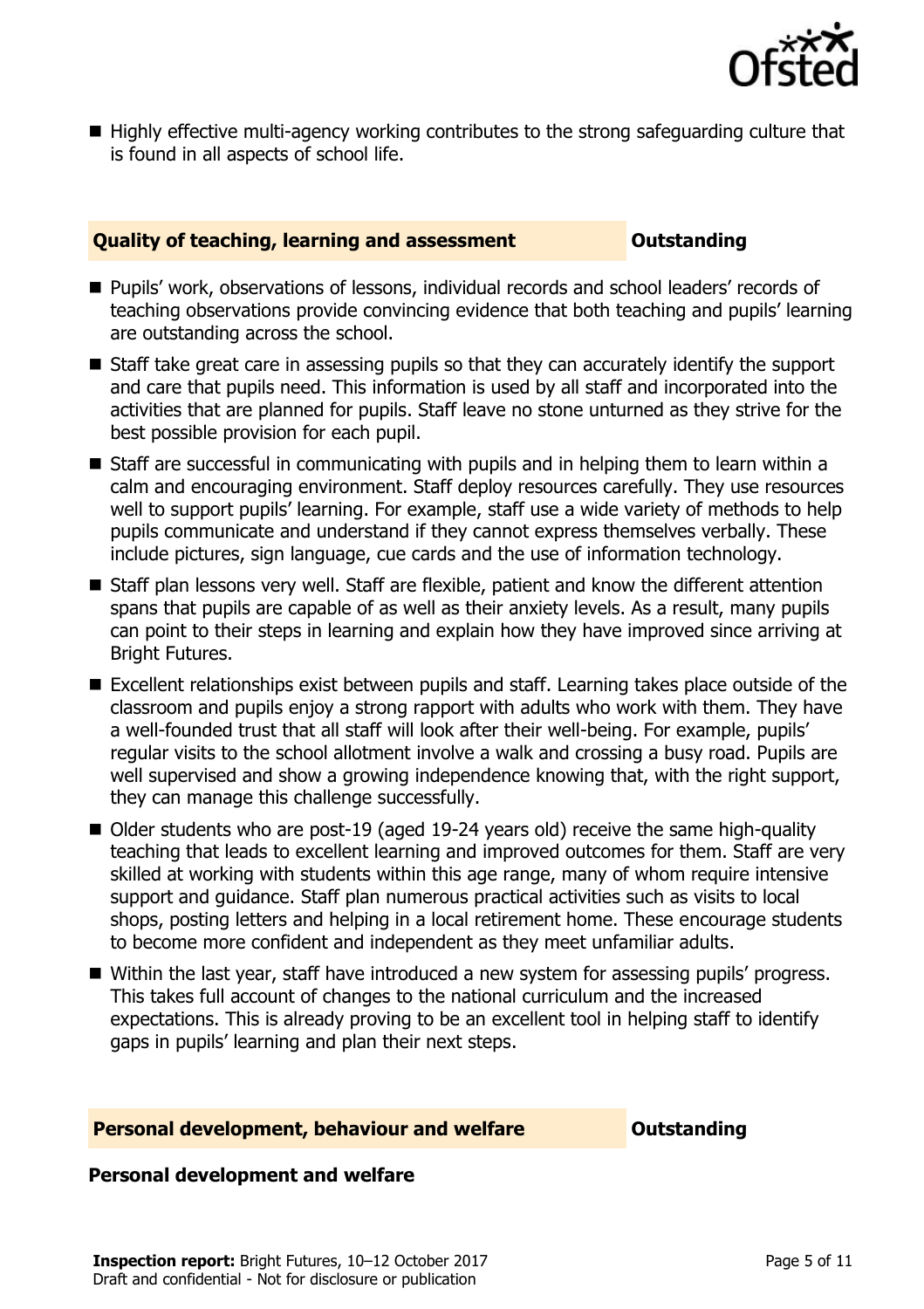

- The school's work to promote pupils' personal development and welfare is outstanding.
- $\blacksquare$  For many pupils, attending Bright Futures has been the first time that they have experienced success in school and enjoyed a period of stability.
- Staff have an excellent understanding of pupils' emotional and behavioural characteristics. They demonstrate impressive skills as they guide pupils through the transition period when they first arrive at the school. The longer pupils attend the school, the more successful they are at coping with unfamiliar situations and learning how to respond when they feel upset or anxious.
- **Pupils told the inspector how proud they are of the progress they have made. They value** the school's positive approach and this helps to encourage and motivate them. Pupils successfully share their feelings and concerns. For example, policies or questionnaires that might affect them, including how to raise a concern or complain, are available pictorially with facial images to reflect how they feel.
- **Pupils'** questionnaire returns and discussions with the inspector confirm that the school enables them to feel safe, confident and ready to learn. 'I'm much more confident now than I used to be. I've got more friends in school and I love going to youth club', is typical of pupils' comments.
- **Pupils learn about themselves, including how they can stay healthy by exercising and** eating sensibly. They know how to keep themselves safe and are aware of the different types of bullying that they may encounter, including cyber-bullying. Pupils say that incidents of bullying are rare and they are confident that, should it happen, staff would deal with it effectively.

### **Behaviour**

- The behaviour of pupils is outstanding.
- High staffing levels ensure that pupils are well supervised throughout the day. Staff know pupils very well and employ successful strategies to calm situations and ensure that problems do not escalate. Records of any incidents are kept meticulously and lessons learned are shared with all staff.
- Classroom visits confirmed the excellent relationships between staff and pupils and between pupils and their peers. Pupils are proud of their school. Importantly, a few instances of low-level off-task behaviour did not have a negative impact or disrupt learning for others.
- Attendance levels are high and well above the national average. School leaders monitor these figures very closely and support families and residential care homes if pupils struggle to get to school for any reason.

#### **Outcomes for pupils Outstanding**

 $\blacksquare$  Most pupils join the school with significant gaps in their education having experienced difficulties in their previous schools. This is often compounded by the severe and complex learning and emotional needs of many pupils. Pupils' starting points are generally well below those typical for their age.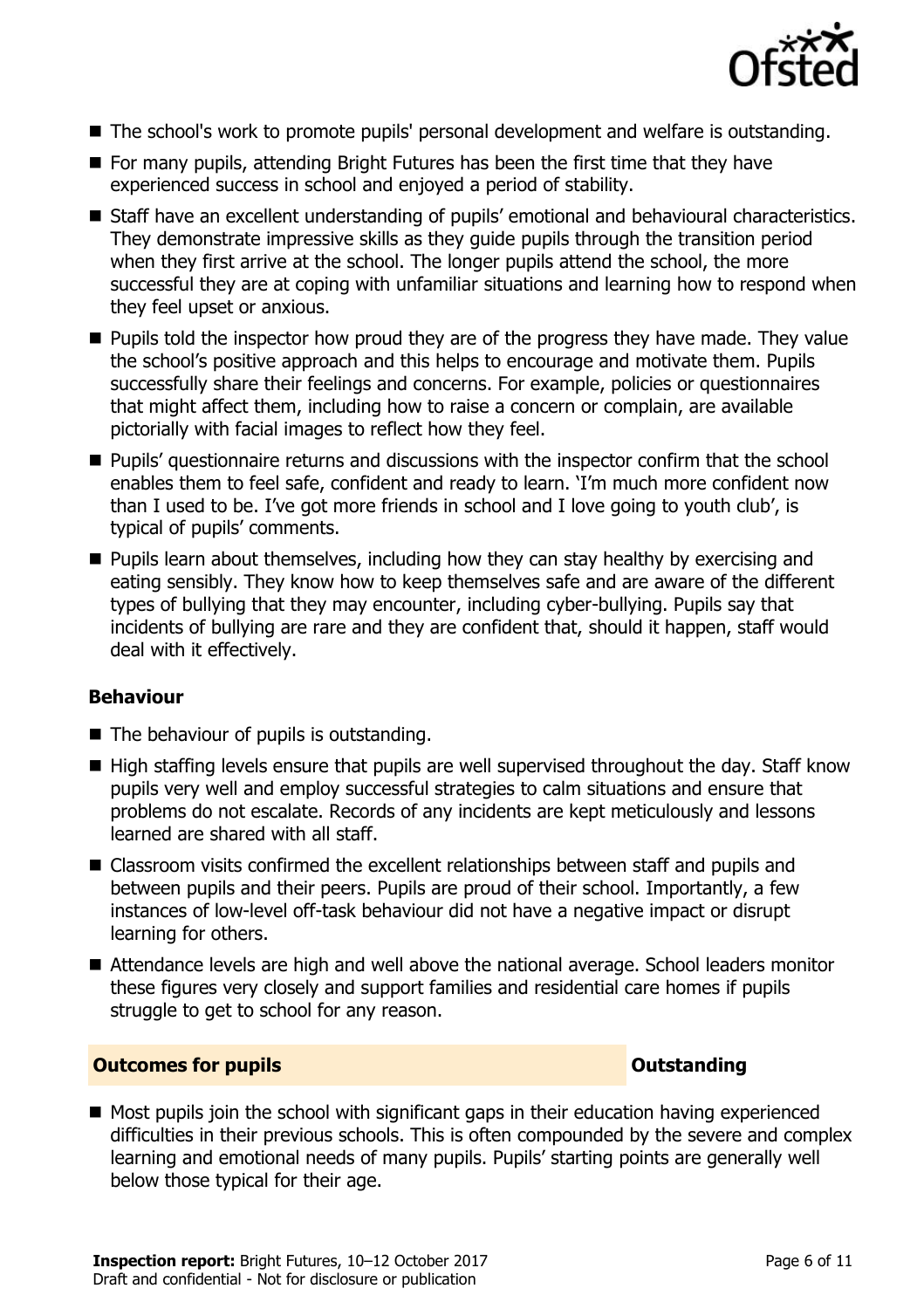

- Most pupils make rapid and sustained progress because staff assess their needs so accurately when they arrive at the school and then provide a package of support that matches their individual needs. For some of the older and the most able pupils these plans can include courses leading to external accreditation including functional skills qualifications, practical college courses and GCSEs. Independent careers advice aids pupils and their parents as they decide the future direction pupils might choose.
- The school's own pupil progress information indicates that, after a period of transition, most pupils start to make the progress required to begin to address deficits of the past. This is particularly the case in reading, writing and mathematics. For many pupils, the steps they make are small ones but they are significantly greater the longer they stay at Bright Futures.
- The quality, breadth and relevance of the school's curriculum and stability of staff are key factors in successfully preparing pupils for each stage of their education, training or employment. Any change from routine can create stress for many pupils and increases their levels of anxiety. Staff work hard to reduce these pressures and equip pupils with coping strategies.
- **Pupils enjoy the various curricular options open to them, including in the arts, technology** and practical activities. Their motivation to do well in subjects that interest them is strong.
- It is not possible to compare pupils' outcomes overall or by groups with other schools nationally in a meaningful way. This is due to the very small number of pupils in each year group and the school's unique context.

### **Sixth form provision CONSISTER SIXTERS IN A SIXTER SIXTER SIXTER SIXTERS IN A SIXTER SIXTER SIXTERS IN A SIXTER**

- Sixth-form students benefit from flexible and bespoke pathways which deal well with their needs, interests and aspirations. As a result, most students join in with learning and practical activities well, have positive attitudes, and make excellent progress from their different starting points.
- Leadership of the sixth form is highly effective and has a very positive effect on improving the quality of the teaching. There is no sense of complacency as leaders strive to improve the provision and extend the options for students.
- Excellent careers support and partnership arrangements with other providers including local schools, colleges and employers enable students to be placed in locations that suit them best. This allows greater flexibility for students to study different subjects or experience various work-related settings. It also enables students' self-confidence and self-esteem to grow as they interact more with other students and with members of the wider community.
- All students continue to develop their mathematics and English skills throughout the sixth form, at whatever level is right for them.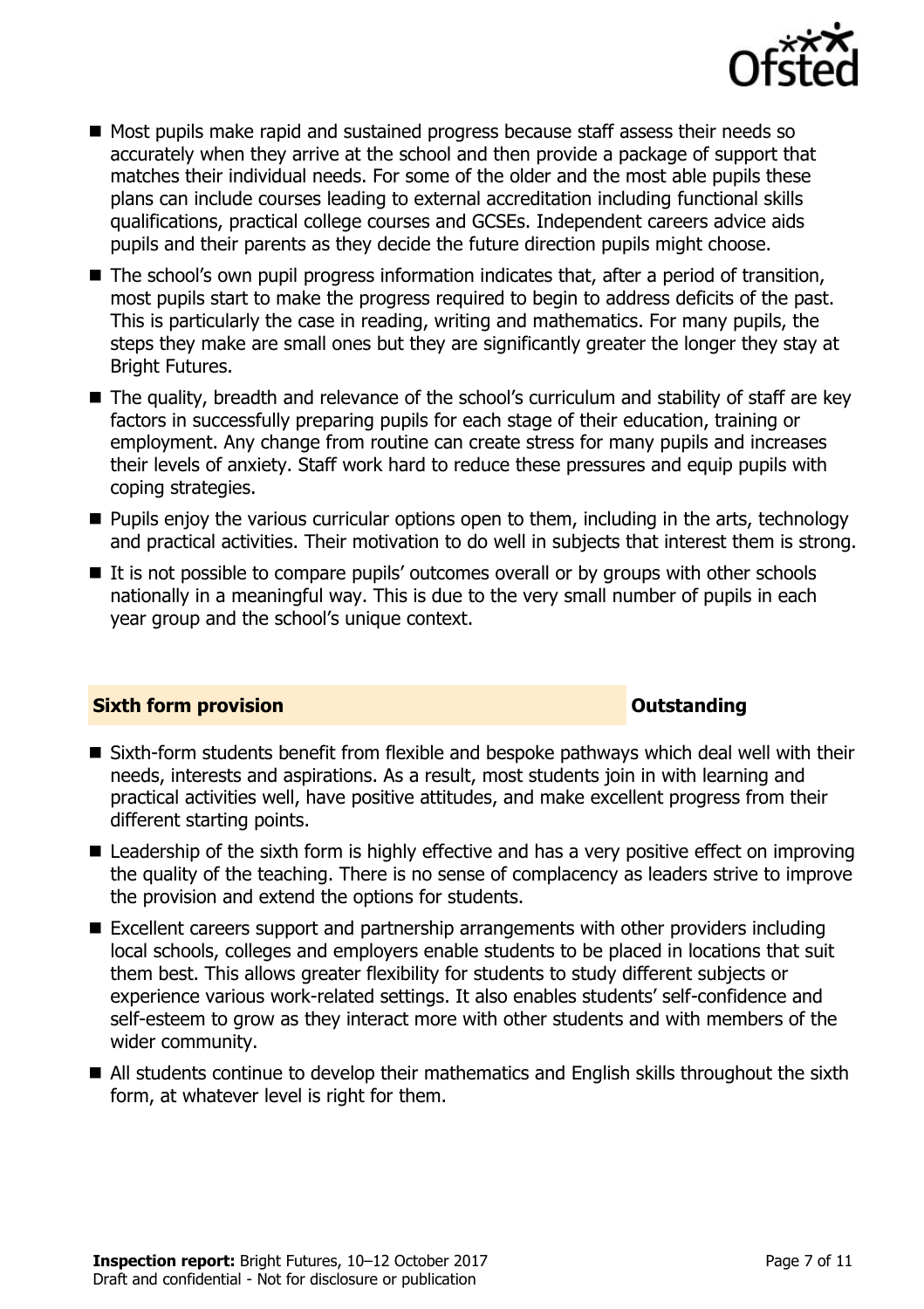

# **School details**

| Unique reference number  | 134186   |
|--------------------------|----------|
| DfE registration number  | 877/6001 |
| <b>Inspection number</b> | 10026010 |

This inspection was carried out under section 109(1) and (2) of the Education and Skills Act 2008, the purpose of which is to advise the Secretary of State for Education about the school's suitability for continued registration as an independent school.

| Type of school                         | Other Independent Special School |
|----------------------------------------|----------------------------------|
| School category                        | Independent school               |
| Age range of pupils                    | 5 to 25                          |
| Gender of pupils                       | Mixed                            |
| Gender of pupils in the sixth form     | Mixed                            |
| Number of pupils on the school roll    | 37                               |
| Of which, number on roll in sixth form | 7                                |
| Number of part-time pupils             | <b>None</b>                      |
| Proprietor                             | Mr Paul O'Leary                  |
| <b>Headteacher</b>                     | <b>Ruth Clifford</b>             |
| Annual fees (day pupils)               | £46,436                          |
| Telephone number                       | 01925750249                      |
| <b>Website</b>                         | www.brightfuturescare.co.uk      |
| <b>Email address</b>                   | school@brightfuturescare.co.uk   |
| Date of previous inspection            | Not previously inspected         |

### **Information about this school**

- Bright Futures is a specialist independent provider supporting vulnerable young people from ages five to 25
- **Pupils are diagnosed with a range of disorders and many receive support from child and** adolescent mental health services (CAMHS), following assessments by a number of outside agencies.
- The school is located within easy reach of Lymm in Cheshire. There are currently 37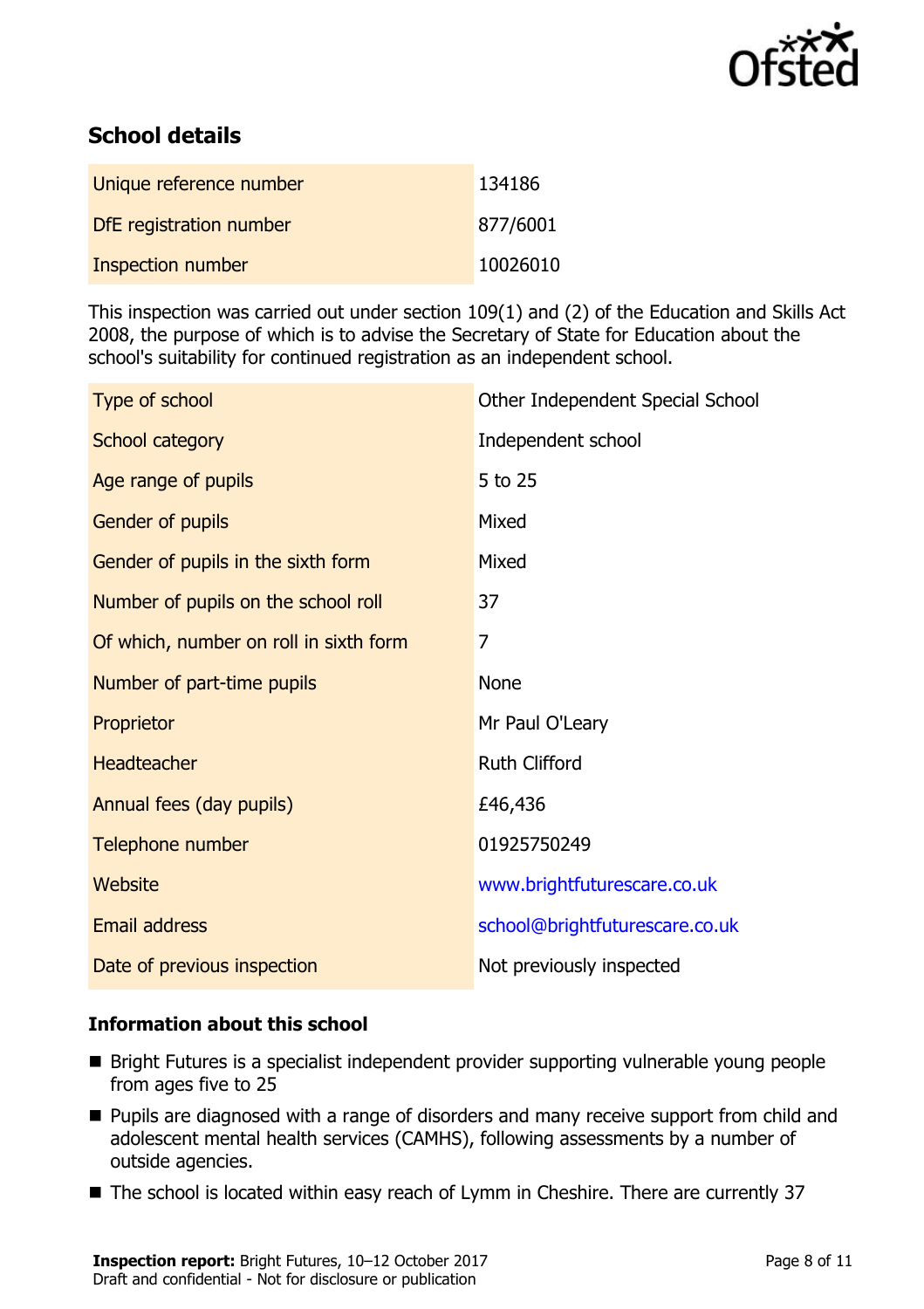

pupils on roll. Twenty-two pupils live in children's homes run by the proprietor. The remainder are day pupils.

- All pupils speak English as a first language.
- All pupils on roll have an education, health and care plan for emotional, behavioural and other difficulties or a statement of special educational needs.
- The school describes its mission as `Awakening Potential' for all of its pupils.
- A number of local authorities' commission placements for pupils at Bright Futures so that their educational, health and social care needs can be met.
- Material change inspections of the school were undertaken by Ofsted on 28 May 2015 and 23 January 2017. Following these inspections, the school was authorised by the Department for Education to take more pupils and extend the age range of the pupils it admits.
- In the past pupils have attended courses at local colleges and at other education providers. No pupils currently attend these colleges or other education providers.
- The school does not use alternative provision.
- This is the school's first standard inspection.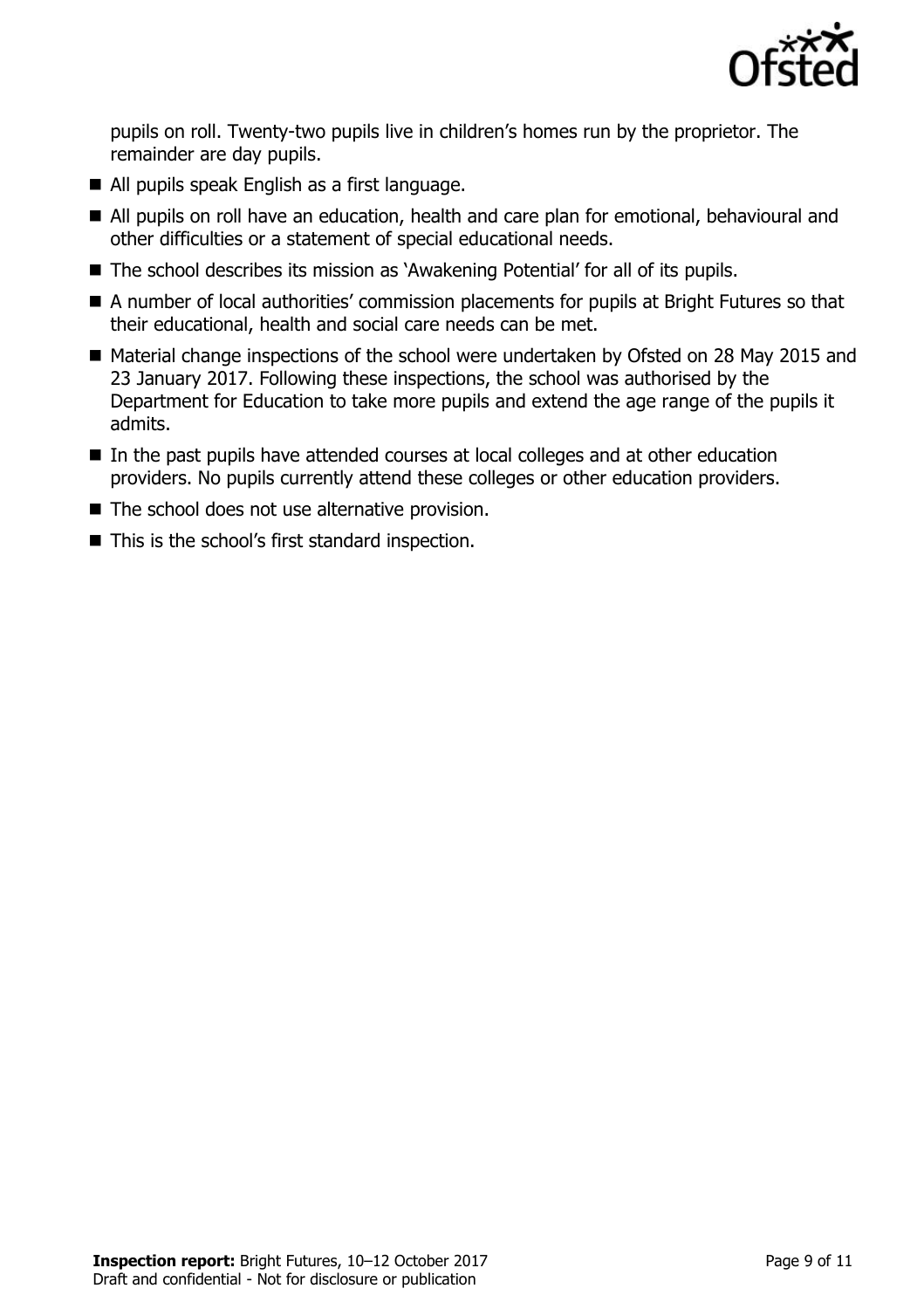

# **Information about this inspection**

- The inspector observed pupils' learning in all classes. Most of these observations were undertaken jointly with the headteacher.
- Meetings were held with the proprietor, headteacher, other school leaders and staff.
- The inspector had phone conversations with parents of pupils, the school's external consultant and an officer from a local authority that places pupils at the school.
- The inspector met with pupils both formally and informally. He looked at their work and the school's records of their progress. He also listened to individual pupils as they read.
- There were seven responses to Parent View, Ofsted's online questionnaire and one written submission.
- The inspector took into account 29 Ofsted questionnaires that were completed by staff.
- The inspector scrutinised a range of documents provided by the school, including those available on its website. The inspector checked the school's compliance with the appropriate regulations for independent schools.

### **Inspection team**

Mike Hewlett, lead inspector **Nike Hewlett**, lead inspector